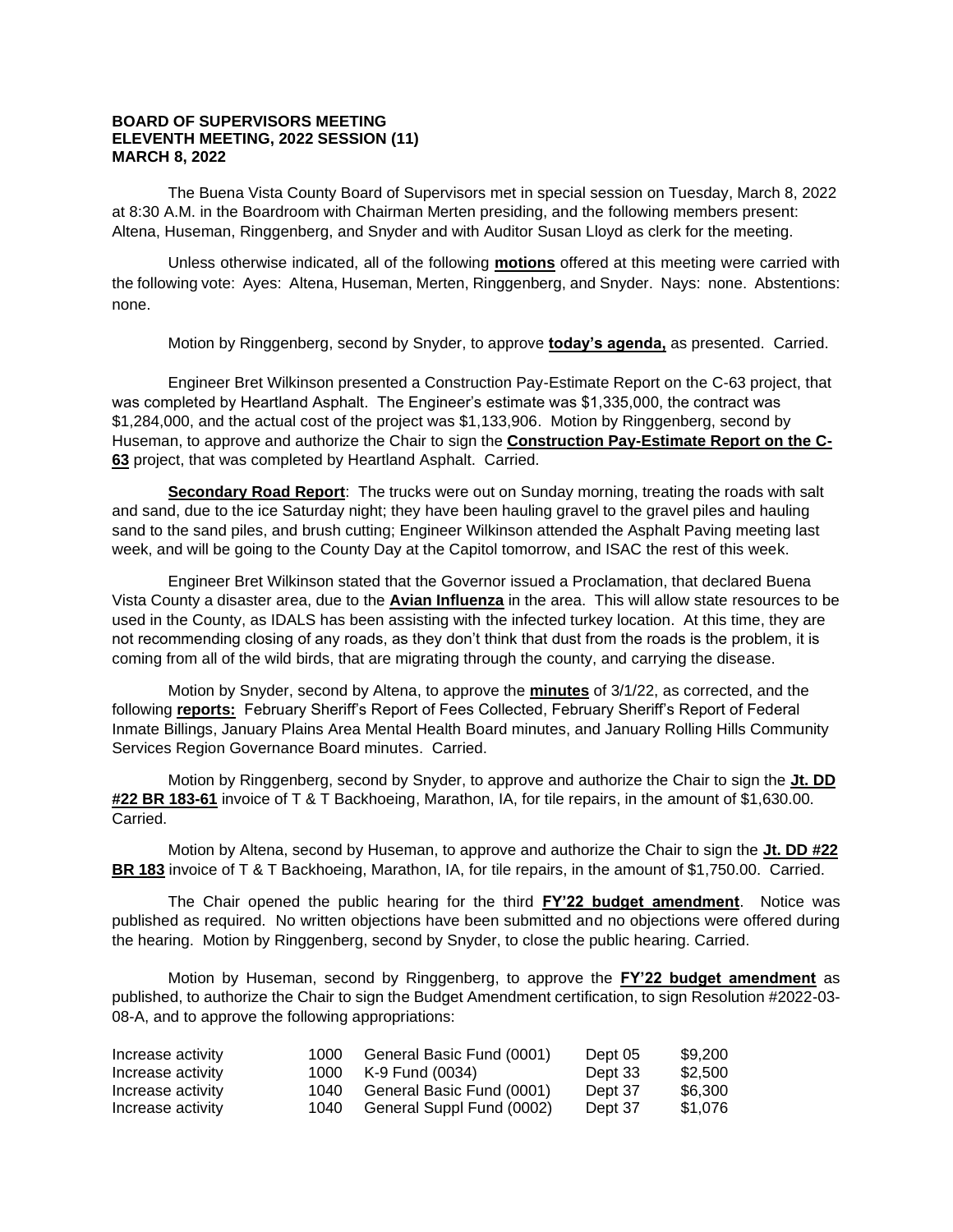| Decrease activity | 1100 | General Basic Fund (0001)  | Dept 04 | -\$6         |                |
|-------------------|------|----------------------------|---------|--------------|----------------|
| Increase activity | 3040 | General Basic Fund (0001)  | Dept 23 | \$112,476    |                |
| Increase activity | 3040 | ARPA Fund (0033)           | Dept 59 | \$40,000     |                |
| Increase activity | 3110 | General Basic Fund (0001)  | Dept 25 | \$8,767      |                |
| Decrease activity | 3110 | ARPA Fund (0033)           | Dept 59 | $-$30,000$   |                |
| Increase activity | 3200 | General Basic Fund (0001)  | Dept 21 | \$10,000     |                |
| Increase activity | 3400 | General Basic Fund (0001)  | Dept 45 | \$6,232      |                |
| Increase activity | 3400 | General Basic Fund (0001)  | Dept 98 | \$13,396     |                |
| Increase activity | 3400 | General Suppl Fund (0002)  | Dept 45 | \$922        |                |
| Increase activity | 3410 | General Basic Fund (0001)  | Dept 98 | \$36,000     |                |
| Increase activity | 6120 | Rural Basic Fund (0011)    | Dept 98 | \$3,500      |                |
| Increase activity | 6320 | ARPA Fund (0033)           | Dept 59 | $-$ \$35,000 |                |
| Increase activity | 7130 | Secondary Road Fund (0020) | Dept 20 | \$380,000    |                |
| Increase activity | 8000 | General Suppl Fund (0002)  | Dept 02 | \$21,103     |                |
| Increase activity | 8101 | ARPA Fund (0033)           | Dept 59 | \$1,226      |                |
| Increase activity | 8110 | General Basic Fund (0001)  | Dept 07 | \$550        |                |
| Increase activity | 9010 | General Basic Fund (0001)  | Dept 02 | \$5,102      |                |
| Increase activity | 9010 | General Suppl Fund (0002)  | Dept 02 | \$857        |                |
| Decrease activity | 9100 | ARPA Fund (0033)           | Dept 59 | $-400,000$   |                |
| Increase activity | 9200 | General Suppl Fund (0002)  | Dept 97 | \$205,000    |                |
| Increase activity | 0010 | General Basic Fund (0001)  | Dept 40 | \$1,035      |                |
| Increase activity | 0030 | ARPA Fund (0033)           | Dept 59 | \$11,424     |                |
| Increase activity | 0220 | ARPA Fund (0033)           | Dept 59 | \$412,350    |                |
| Increase activity | 0300 | LOST for Sec Road (0019)   | Dept 90 | \$75,339     |                |
| Increase activity | 0300 | General Basic Fund (0001)  | Dept 90 |              | \$115 Carried. |

## **RESOLUTION NO. 2022-3-08-A RESOLUTION AMENDING THE FY'22 ANNUAL BUDGET BY ADOPTING BUDGET AMENDMENT #3**

**WHEREAS** the Board of Supervisors approved Departmental Appropriations on June 29, 2021 for all departments, of the fiscal year beginning July 1, 2021 in accordance with Section 331.434, Subsection 6, Code of Iowa; and

**WHEREAS** the Board of Supervisors approved Budget Amendment #1 on July 27, 2021, thereby increasing appropriations by \$2,540,354, for a total budget after the amendment of \$26,076,867, excluding transfers; and

**WHEREAS** the Board of Supervisors approved Budget Amendment #2 on October 26, 2021, thereby increasing appropriations by \$340,886, for a total budget after the amendment of \$26,417,753, excluding transfers; and

**WHEREAS** the Board of Supervisors has held the necessary hearing after having caused to be made the publication and notice required by law; and

**WHEREAS** the Board of Supervisors has reviewed the budget amendment #3 for FY'22, as presented by the County Auditor, increasing appropriations by \$899,464, which includes additional transfers of \$75,454; and

**WHEREAS** the Board of Supervisors believe the aforesaid budget amendment #3 proposed for FY'22 to be in the best interests of Buena Vista County.

## **NOW THEREFORE, BE IT RESOLVED, BY THE BOARD OF SUPERVISORS, BUENA VISTA COUNTY, IOWA**: